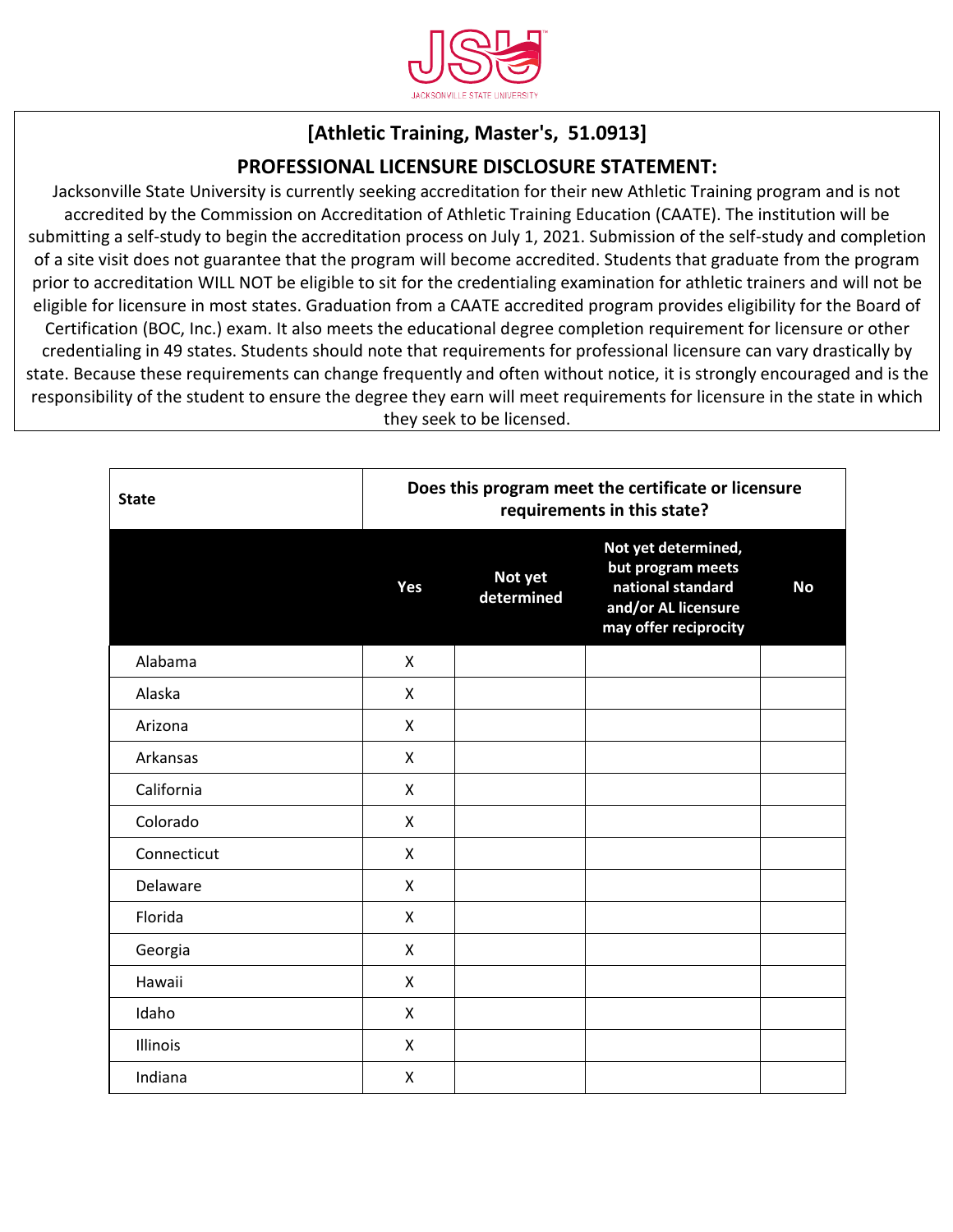

| lowa           | $\pmb{\mathsf{X}}$ |  |
|----------------|--------------------|--|
| Kansas         | $\pmb{\mathsf{X}}$ |  |
| Kentucky       | $\mathsf X$        |  |
| Louisiana      | $\pmb{\times}$     |  |
| Maine          | $\mathsf X$        |  |
| Maryland       | $\mathsf{X}$       |  |
| Massachusetts  | $\pmb{\times}$     |  |
| Michigan       | $\mathsf X$        |  |
| Minnesota      | $\pmb{\times}$     |  |
| Mississippi    | $\mathsf X$        |  |
| Missouri       | $\pmb{\times}$     |  |
| Montana        | $\pmb{\mathsf{X}}$ |  |
| Nebraska       | $\pmb{\times}$     |  |
| Nevada         | $\pmb{\times}$     |  |
| New Hampshire  | $\mathsf X$        |  |
| New Jersey     | $\pmb{\times}$     |  |
| New Mexico     | $\mathsf X$        |  |
| New York       | $\pmb{\times}$     |  |
| North Carolina | $\mathsf X$        |  |
| North Dakota   | $\pmb{\times}$     |  |
| Ohio           | X                  |  |
| Oklahoma       | $\mathsf X$        |  |
| Oregon         | $\pmb{\times}$     |  |
| Pennsylvania   | $\mathsf X$        |  |
| Rhode Island   | $\pmb{\times}$     |  |
| South Carolina | $\mathsf X$        |  |
| South Dakota   | $\pmb{\times}$     |  |
| Tennessee      | X                  |  |
| Texas          | $\mathsf X$        |  |
| Utah           | $\pmb{\mathsf{X}}$ |  |
| Vermont        | $\pmb{\mathsf{X}}$ |  |